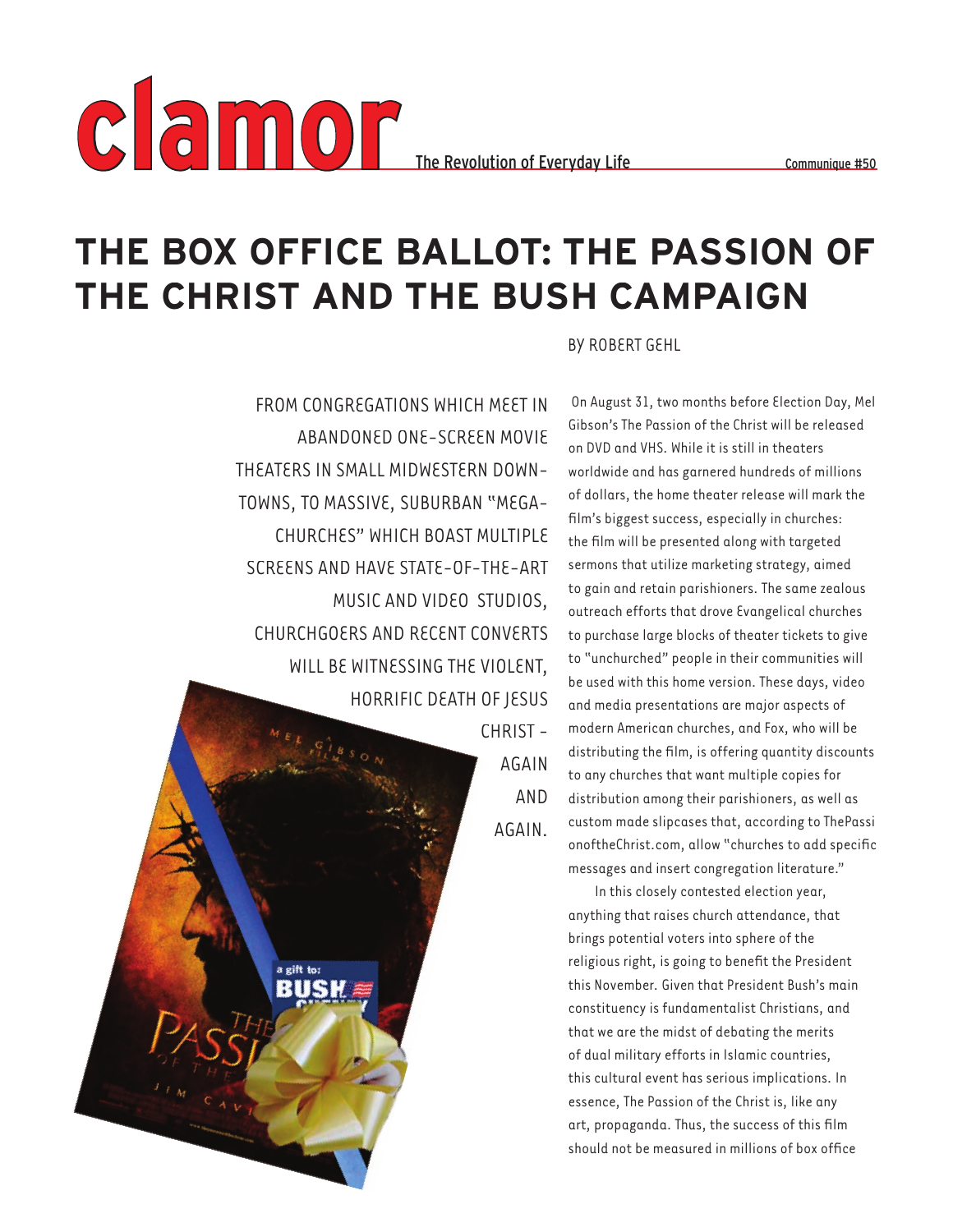dollars and home video sales. The success of The Passion will be measured in votes for Bush this fall. It is the cultural centerpiece of conservatism.

When the movie debuted in February, there was a palpable reaction among audience members. After watching it a week after it opened, my sister-in-law Nichole felt sickened. That weekend, the 24-year-old nurse resumed her church attendance, something she had neglected since her wedding in a Catholic church last year. "I felt guilty that someone would take so much abuse for me," she told me.

She is not alone. Across the country, from my own community in Northwest Ohio to California, from New York to Washington State, churches have reported an increase in attendance. The "unchurched" are being coaxed into services by their friends, co-workers, parents, or family. This is no accident. When the film was released, there was an active push by various denominations of churches. From Catholic to Protestant, these churches have taken the hype surrounding the film and used it to fill their pews.

The promotion of this film (and by extension, this agenda) has been accomplished by two main tactics: Gibson's defense of the film's messages and presentation against his critics, and the use of the film by churches for outreach. As the film was being produced and reviewed, much of the critical debate centered on its overwhelming violence and its potential anti-Semitism. While the anti-Semitic accusations have subsided somewhat, the worldwide furor over its violence has not. Gibson has attempted to defend the film's blood on artistic grounds. In interviews, he repeatedly emphasizes the need for violence to portray the Christ story. "I wanted it to be shocking," Gibson said in an interview with Diane Sawyer. "And I also wanted it to be extreme. I wanted it to push the viewer over the edge … so that they see the enormity  $-$  the enormity of that sacrifice  $-$  to see that someone could endure that and still come back with love and forgiveness, even through extreme pain and suffering and ridicule." In another interview, he states, "I wanted to overwhelm people with it."

While there is nothing wrong with "pushing the viewer over the edge," Gibson has gone further in his defense of the film: "Critics who have a problem with me don't really have a problem with me in this film. They have a problem with the four Gospels." "[The film] adheres pretty well to the Gospels." The millions of

dollars' worth of people who have seen the film have done so in large part because of the tacit promise that Gibson has made to his audience in these and other interviews: simply put, you must see this film, you must accept it, because to see this film and not like it is to not believe in the Gospels. To not believe in the Gospels is to be bound for hell. Thus, the viewer is compelled to be in the audience, and when the viewer is offered a blackand-white choice in terms of accepting or rejecting the content of the film, the idea of "overwhelming" takes on a whole new meaning.

Further, these Gospels are presented in way that has been lauded by many Christians as "realistic." The Pope was legendarily reported as saying, "It is as it was"; i.e., the film is accurate. These viewers are taking Gibson's Jesus literally when he replies to Pilate's question, "Quid est veritas?" ("What is truth?") with, "I am truth." It is as if faith so demands a visual representation of Christ that the film is no longer a film; it is real.

However, the Gospel according to Mel is replete with unanswered questions. Since the film does not offer the reasons of Jesus' sacrifice, since this truth is external to the film, the film is part of the culture of worldly, human punishment. The viewers leave the theater, not edified about love, faith, and hope, but sickened, with Gibson's tacit message, "there's no salvation for those outside the Church," on their minds.

For a viewer such as Nichole, the lack of answers leads her to the place that promises them: her church. She and her new husband now plan on making church a part of their lives. Indeed, many churches are presenting their Passion-oriented sermons as the answers to the questions posed by the film. They realized the potential for family outreach immediately. "We have planned a four week sermon series to give the rest of the story – birth, death, and ascension" states Pastor Citerin of the Dayspring Assembly of God in Bowling Green, Ohio. Many other churches are following this same tactic (offering "the rest of the story" or "picking up where the movie left off") because of the film's reticence to show any aspect of Jesus' life other than his brutal murder. These efforts are paying off with increased attendance.

Additionally, in many churches, each parishioner was given two tickets and was asked to see the film with a nonchurchgoer. The highly influential Rev. Rick Warren endorsed

**PASS THIS ON TO A FRIEND!** Communiques are an e-mail supplement to Clamor Magazine's bimonthly coverage of politics, culture, media and life. We hope that you will enjoy receiving regular, great articles featuring articles too time-sensitive to wait for print. As always, you can subscribe to Clamor at www.clamormagazine.org/subscribe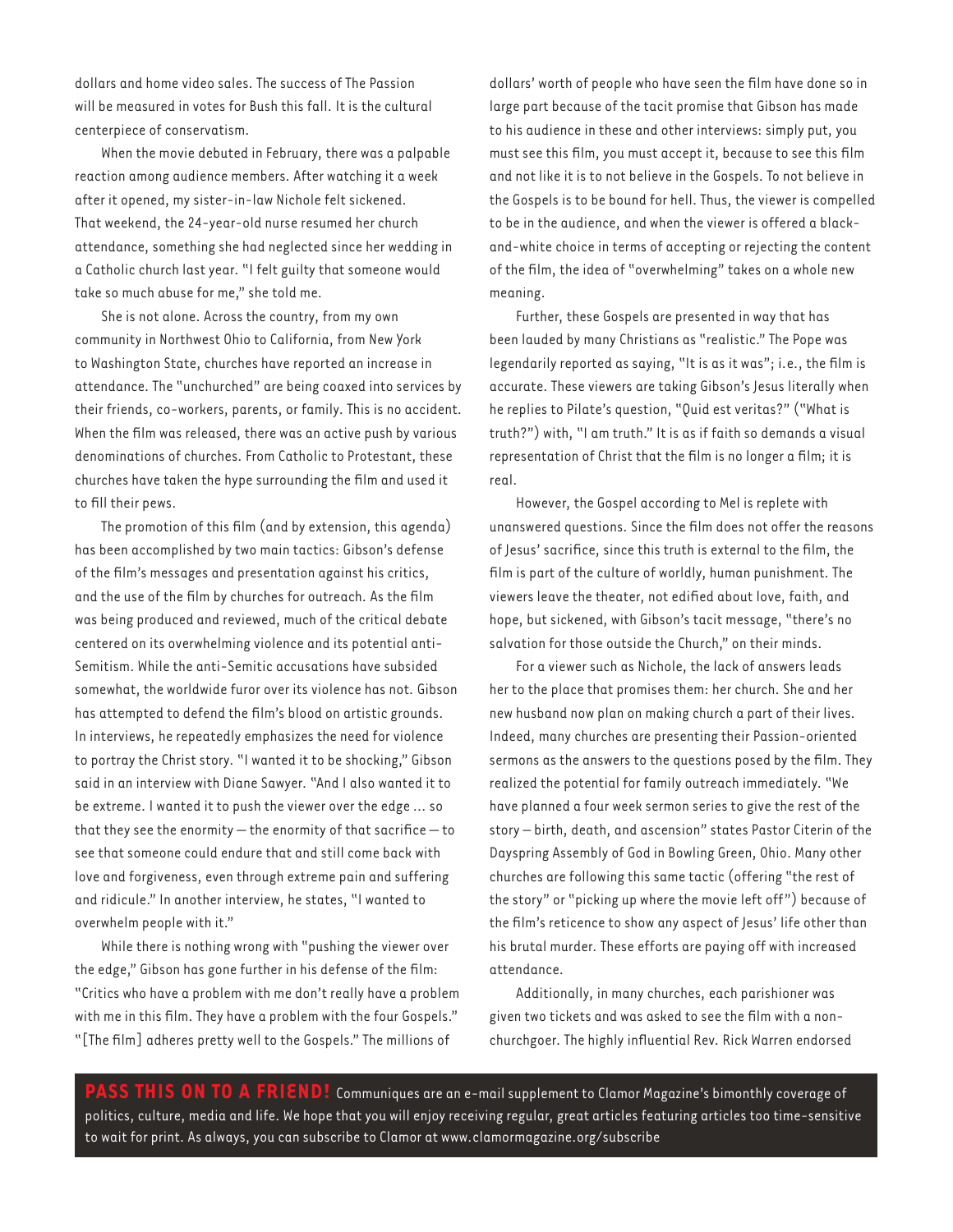the film and is currently using it in sermons at his evangelistic Saddleback Church in Orange County, California. As he reports, the results of this outreach are astounding: "Over 600 unchurched community leaders attended our VIP showing [of the film]; 892 friends of members were saved during the twoweek sermon series. Over 600 new small groups were formed, and our average attendance increased by 3,000." These "lost" people included not only businessmen and politicians from Orange County, but "lost" members of families, particularly teens and young adults. Rev. Warren is proud of these youthoriented results: "[...] the largest Gen-X church in America is Saddleback with over 20,000 names under 29 on our church roll."

 To Gibson, these numbers help justify the risky move of self-financing the film. Accordingly, he is surprised and pleased by the use of his film by evangelicals: "I've been actually amazed at the way…the evangelical audience has—hands down-responded to this film more than any other Christian group." These evangelical churches, prodded by the marketing firms such as Outreach, Inc., are using The Passion as a tool to reach non-churchgoers. It is, as the heading on www.ThePassion Outreach.com proclaims, "The greatest outreach opportunity in 2000 years."

Not only has the evangelical community promoted the film, but many conservative writers, thinkers, and radio hosts as well. Rush Limbaugh was person shown by Gibson an advance copy of the movie in his home, and since then he has actively promoted it. He recognized the need for a popular vehicle to educate the public about Christ. "I mean, I know everybody's heard of Jesus and everybody's heard of the crucifixion supposedly, but [do they know] the things leading up to it[?] Look, I can tell by watching the news. There's millions of Americans that have no clue about this story." Furthermore, he sees the film as America's awakening to the power of the Christian Right: "And I think there are a lot of leftists in this country actually thought that they had dispatched with the Christian right. They had successfully gotten rid of Pat Robertson and Falwell and characterized them as a bunch of fluke kooks, and then here comes Mel's movie. And they're reminded just how many Christians there are in this country." Religion and politics are intimately intertwined in Rush's promotion of the film, and he, like many other commentators, felt overwhelmed by Gibson's portrayal of the crucifixion.

The intimate connection between the powerful visual medium of film and the powerful dogma of Christianity becomes alarming when we consider the current political climate. As Karl Rove, Bush's chief political advisor, noted in 2001, a large

proportion of the 19 million religious conservatives did not vote for Bush in 2000. "Just over 4 million of them failed to turn out and vote," he said. "And yet they are obviously part of our base." Rove astutely notes that, in this upcoming election, these voters must be mobilized to win a close contest.

This is not a mistake to be repeated. This year, the Bush campaign is seeking to organize a massive, grassroots effort aimed at local institutions like churches and religious groups. The New York Times recently received an email, addressed to a Pennsylvania pastor, seeking to use his influence with his congregation to sway voters to Bush. In the message, Luke Bernstein, coalitions coordinator for the Bush campaign in Pennsylvania, wrote: "The Bush-Cheney '04 national headquarters in Virginia has asked us to identify 1600 'Friendly Congregations' in Pennsylvania where voters friendly to President Bush might gather on a regular basis." The goal is to recruit volunteers and pastors to distribute literature at church services.

Even if the Bush team discontinues this potentially illegal activity, religious organizations do use their influence to sway their congregations. Catholic Answers, a Catholic evangelical group, offers a voter's guide at www.catholic.com/library/ voters\_guide.asp. Here, Christians seeking voting advice get information on five "non-negotiable" issues to help them decide who is in line with the faith. Among these non-negotiable issues are "wedge issues" such as abortion and gay marriage, which the Bush campaign is counting to mobilize support.

This is, of course, supported by the policies of the Administration. Bush's record of promoting a "culture of life" by limiting reproductive rights, of "fulfilling America's mission" by waging wars in Afghanistan and Iraq, of supporting an amendment to the Constitution to define marriage as between a man and a woman, and of funding faith-based programs with federal money, are all overtly tied to his religious views and agenda.

This last issue has come under fire from groups such as Americans United for Separation of Church, who allege that churches that have endorsed Bush in the past are receiving large grants for their faith-based initiatives. According to their website,

During the Republican Party's 2000 national convention, the Rev. Herbert H. Lusk II, heartily endorsed Bush for president in a satellite television uplink from his church. Since that time, Lusk has repeatedly advocated for Bush's "faith-based" initiative that seeks to fund church-run social service programs.[…] (on June 23), the Associated